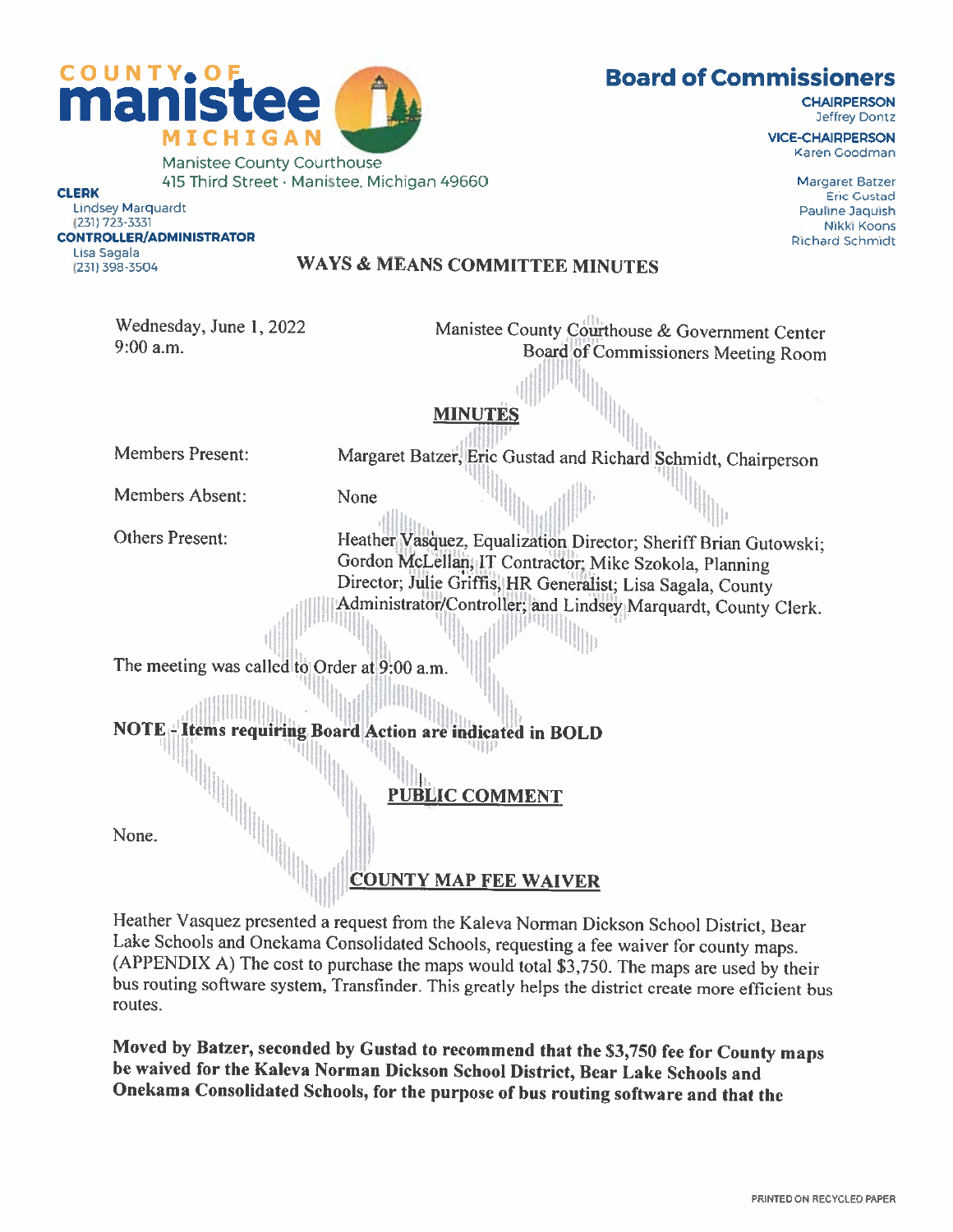schools and third-party software company sign <sup>a</sup> data agreement. Ayes. All. Motion Carried

## STORAGE REFRESH PROJECT

Gordon McLellan appeared before the committee to present quotes for the storage refresh<br>project. (APPENDIX B) These bids were previously on the agenda at the Technology Committee<br>meeting but were tabled until today due to whether to have quotes as part of the agenda or only available to committee members so that vendors do not have <sup>a</sup> chance to review and submit corrected quotes.

Moved by Gustad, seconded by Schmidt to recommend approval of the quote from Gracon Services, Inc. in the amount of \$89,546.92 and that the committee review the process for future bids. Ayes. All. Motion Carried.  $\frac{1}{\text{$ 

## COUNTY CLERK CONTIGENCY FUNDS

Lindsey Marquardt presented <sup>a</sup> request for the use of County Clerk contingency funds for the purchase of office furniture in the County Clerk's Office. (APPENDIX C)

Moved by Batzer, seconded by Gustad to recommend the approval of County Clerk contingency funds for the purchase of furniture in the County Clerk's Office. Ayes. All. Motion Carried. 41111

# SOIL EROSION AND SEDIMENT CONTROL INSPECTOR CONTRACT

Mike Szokola presented the Manistee County Soil Erosion and Sedimentation Control<br>Inspection-Temporary Services Agreement. (APPENDIX D) Glenn Zaring currently holds this certification. Margaret Batzer indicated that Mr. Zaring is currently on the Planning Commission<br>and if questioned if this would pose a conflict of interest. Mr. Szokla informed the committee that there is <sup>a</sup> process in <sup>p</sup>lace to handle any potential conflicts of interest during Planning Commission meetings.

Moved by Batzer, seconded by Gustad to recommend the approval of the Manistee County<br>Soil Erosion and Sedimentation Control Inspection-Temporary Services Agreement<br>between Manistee County and Glenn Zaring. Ayes. All. Motio

## OTHER ITEMS FROM COMMITTEE MEMBERS

Lisa Sagala addressed not having <sup>a</sup> finance report for this month's meeting. She wanted to extend <sup>a</sup> thank you to all law enforcement personnel and agencies that responded and assisted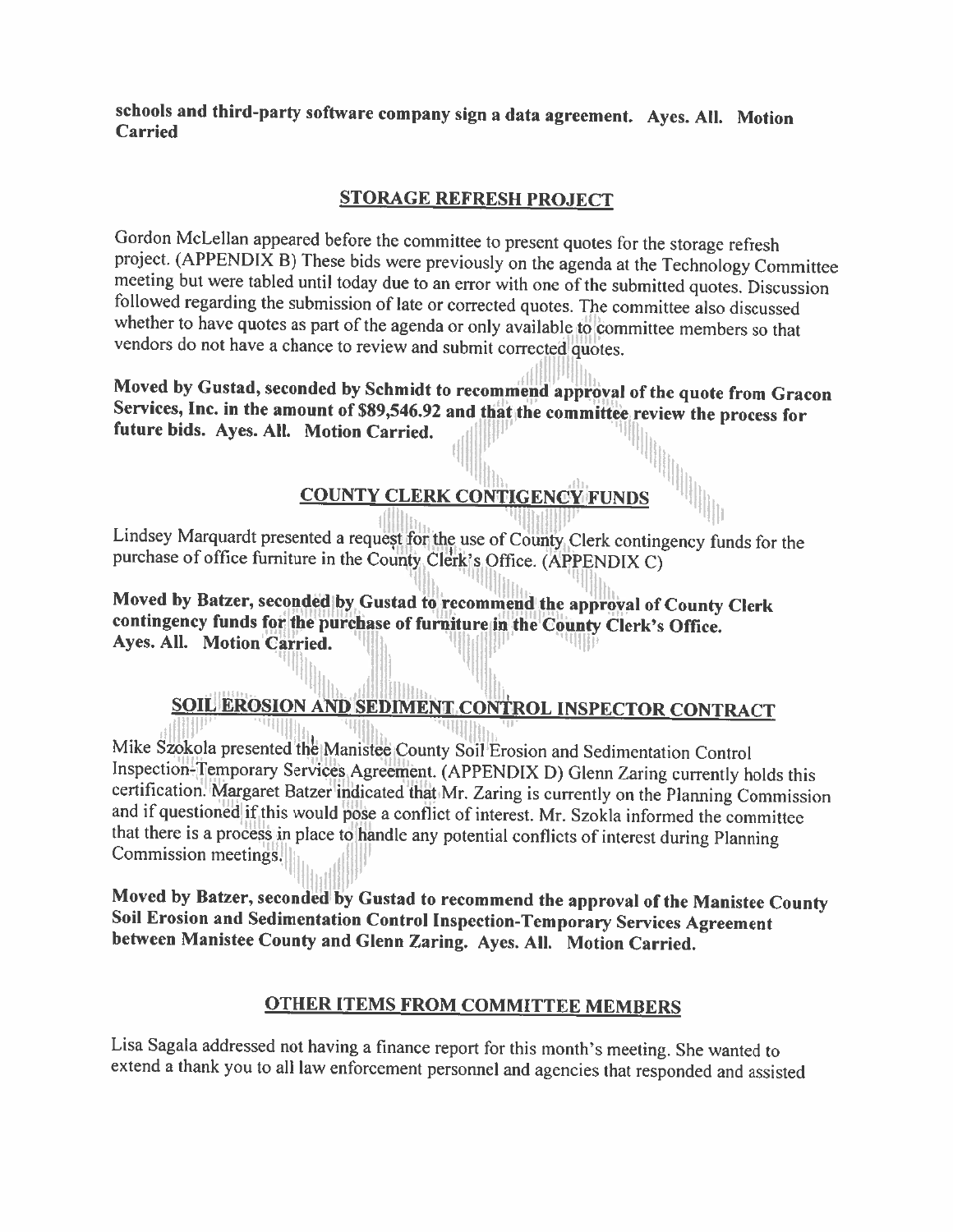with the recent incident on Bear Lake. Ms. Sagala asked for <sup>a</sup> moment of silence for Susan Zielinski and her family.

Richard Schmidt inquired of the maintenance that is needed at the Planning Building. Lisa Sagala informed the committee that Eric Ross. Maintenance Supervisor, is working with Carpenter and Sons on completing those projects.

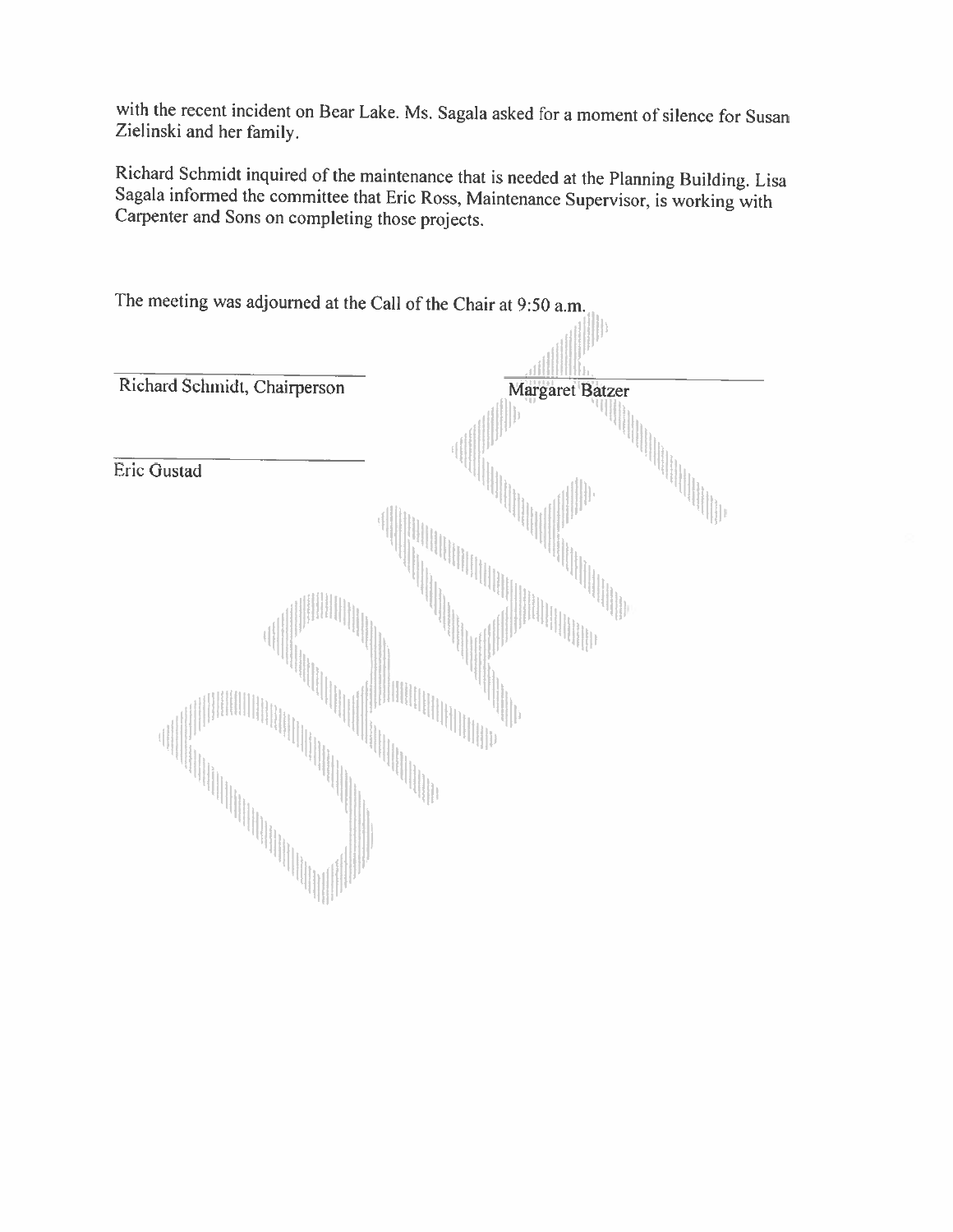| Kaleva Norman Dickson  | i Bear Lake School  | 1 Onekama Consolidated Schools 1 |
|------------------------|---------------------|----------------------------------|
| 4400 N. High Bridge Rd | 7748 Cody Street    | 15016 Main Street                |
| Brethren, MI 49660     | Bear Lake, MI 49614 | Onekama, MI 49675                |
| 231-477-5353           | 231-864-3434        | 231-889-5521                     |

May 4, 2022 Attention: Manistee County Board of Commissioners

In partnership with Onekama Consolidated Schools, Bear Lake Schools, and Kaleva Norman Dickson, we are requesting a fee waiver for the county maps available which would be released to our bus routing software system, Transfinder. This will greatly help our districts create more efficient bus routes for the 2022-23 school year and take away the burden of additional costs. For more information, <sup>p</sup>lease feel free to contact Gina Hagen, Jake Veith, Donna Korzeniewski, or Jeff Kamaloski.

Sincerely,

the United

**Jake Veith** Bear Lake & KND Schools **Superintendent** 

CC: Ms. Gina Hagen, OCS Superintendent Mrs. Donna Korzeniewski, Manistee ISD Mr. Jeff Kamaloski, Data Support Specialist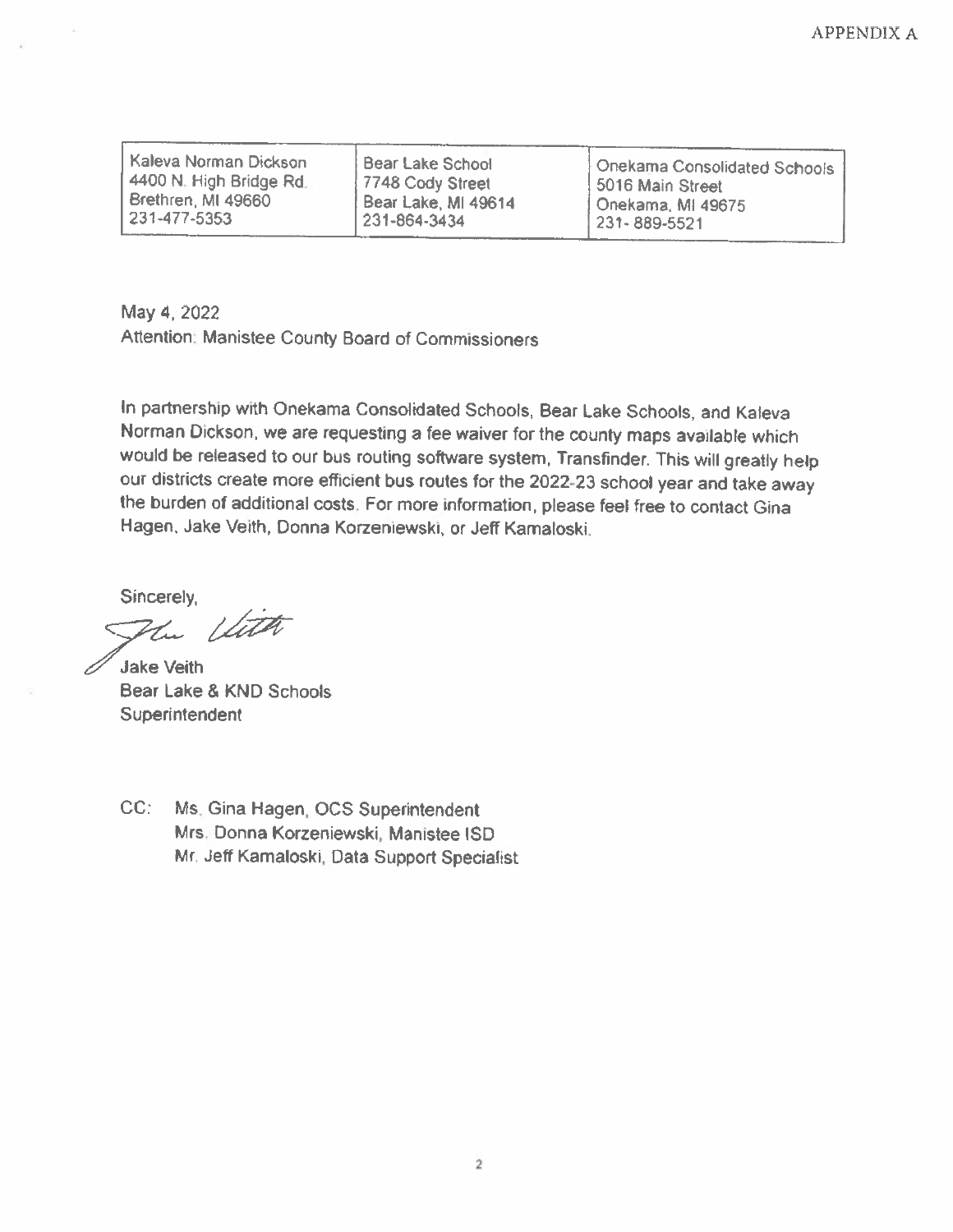

 $\overline{\mathcal{A}}$ 

| <b>VENDOR</b>   | <b>GRACON SERVICES INC</b>   |                        |
|-----------------|------------------------------|------------------------|
| <b>END USER</b> | <b>MANISTEE COUNTY</b>       |                        |
| <b>RFQ</b>      | <b>STORAGE REFRESH (5YR)</b> | <b>Hewlett Packard</b> |
| DATE            | $19-May-22$                  | <b>Enterprise</b>      |

| Qty | Model         | <b>Description</b>                           | <b>Unit Price</b>     | <b>Total</b> |
|-----|---------------|----------------------------------------------|-----------------------|--------------|
|     | <b>ROQ82A</b> | HPE MSA 2062 10GbE ISCSI SFF Strg            | $10,577.26$ S         | 21,154.53    |
| 4   | <b>ROQ67A</b> | HPE MSA 14.4T SAS 10K SFF M2 6pk HDD Bdl     | $5,241.81$   \$       | 20,967.25    |
| 8   | ROQ47A        | HPE MSA 1.92TB SAS RI SFF M2 SSD             | $1,701.60$ S          | 13,612.80    |
| 4   | <b>AF556A</b> | HPE 1.83m 10A C13-UL Dom Pwr Cord            | $8.63$ S              | 34.50        |
|     | HU4A6A5       | <b>HPE 5Y Tech Care Essential SVC</b>        | $4.297.79$ S          | 8,595.58     |
| 8   | J9283D        | Aruba 10G SFP+ to SFP+ 3m DAC Cable          | 73.94                 | 591.50       |
|     | JL703A        | Aruba 8360-16Y2C Pwr2Prt3F2PS Bdl            | $12.236.56$   \$      | 24,473.13    |
|     |               | Non HPE part: 1.82m / 6ft 5-15P to C15 Power |                       |              |
| 4   | TBD           | Cord                                         | $29.41$ $\frac{1}{5}$ | 117.65       |
|     |               |                                              | <b>TOTAL</b>          | 89,546.92    |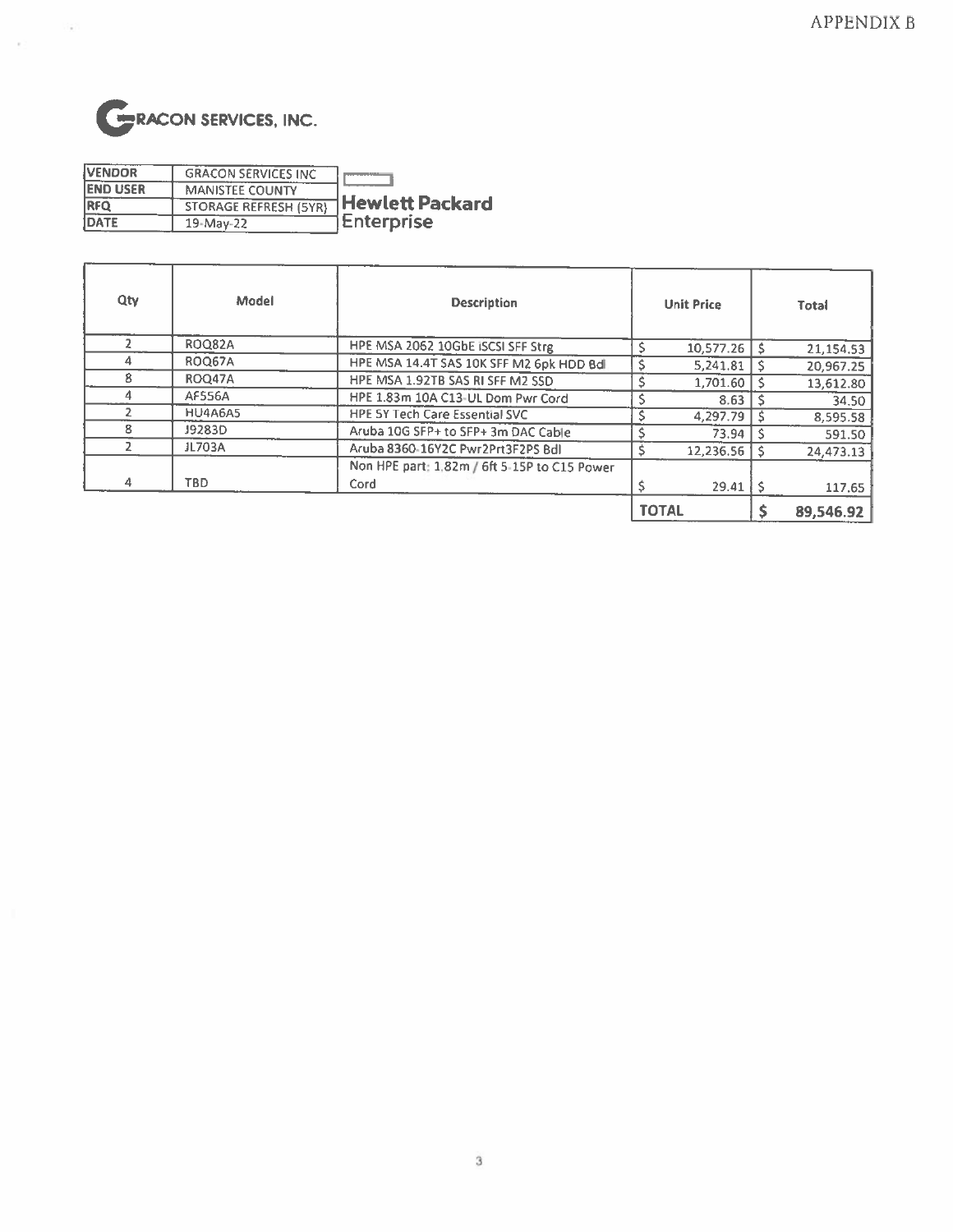| PHUVANTAGE                                                               |                                                                                                                                      |                               |                              |                                   | <b>CERTIFIED QUOTATION</b>       |                                                           |  |
|--------------------------------------------------------------------------|--------------------------------------------------------------------------------------------------------------------------------------|-------------------------------|------------------------------|-----------------------------------|----------------------------------|-----------------------------------------------------------|--|
| <b>Customer Number</b><br>2305818                                        | Quotation Number<br>8912227                                                                                                          | <b>Issue Date</b><br>05/19/22 | Terms<br>Net 30 days         | None                              |                                  | <b>Customer Reference</b>                                 |  |
|                                                                          | Issued by: Chad Heddleston 330-433-2628 chadh@provantage.com                                                                         |                               |                              |                                   |                                  |                                                           |  |
|                                                                          | <b>ACCTS PAYABLE</b><br>MANISTEE COUNTY COURTHOUSE<br><b>QUOTATION</b><br>415 THIRD ST<br><b>MANISTEE, MI 49660</b><br>(231)398-3500 |                               |                              |                                   |                                  | MANISTEE COUNTY COURTHOUSE<br>gordon@manisleecountymi.gov |  |
|                                                                          | szielinski@manisteecountymi.gov                                                                                                      |                               |                              |                                   |                                  |                                                           |  |
|                                                                          | Attention: (231)398-3500 gordon@manisteecountymi.gov                                                                                 |                               |                              |                                   |                                  |                                                           |  |
| <b>SKU</b><br>CMPTH6U                                                    | <b>Product Name</b><br>HPE MSA 2062 10GbE ISCSI SFF Storage                                                                          |                               | Part Number<br><b>R0Q82A</b> | <b>Quantity</b><br>$\overline{2}$ | Each<br>7,699.00                 | Total<br>15,398.00                                        |  |
| CMPTH79                                                                  | Hpe MSA 14.4T SAS 10K SFF M2 6PK HDD BDL PL-li                                                                                       |                               | <b>R0Q67A</b>                | 4                                 | 3,799.00                         | 15,196.00                                                 |  |
| CMPTH6Y                                                                  | Hpe MSA 1.92TB SAS Ri SFF M2 SSD PL-Ii                                                                                               |                               | <b>R0Q47A</b>                | 8                                 | 2,135.00                         | 17,080.00                                                 |  |
| CMPT13N                                                                  | HPE 1.83m 10A C13-UL Power Cord                                                                                                      |                               | <b>AF556A</b>                | 4                                 | 6.75                             | 27.00                                                     |  |
| HPE93WN                                                                  | HPE Aruba 10G SFP+ To SFP+ 3m DAC CBL                                                                                                |                               | J9283D                       | 8                                 | 99.00                            | 792.00                                                    |  |
| <b>HEWN67W</b>                                                           | HPE Aruba 8360-16Y2C PWR2PRT3F2PS BDL                                                                                                |                               | JL703A                       | $\overline{c}$                    | 21,599.00                        | 43,198.00                                                 |  |
| <b>HPEC0TV</b>                                                           | HPE 5yr Tech Care Essentials MSA 2062 Storage Service                                                                                |                               | <b>H28P2E</b>                | $\overline{2}$                    | 3,999.00                         | 7,998.00                                                  |  |
| <b>Provantage Sales</b><br>7576 Freedom Ave NW<br>North Canton, OH 44720 |                                                                                                                                      |                               |                              |                                   | Subtotal:<br>Shipping:<br>Total: | 99,689.00<br>FREE<br>\$99,689.00                          |  |
|                                                                          | To place your order, email chadh@provantage.com or call 330-433-2628.                                                                |                               |                              |                                   |                                  |                                                           |  |
|                                                                          | Please note that prices on this quotation cannot be guaranteed beyond the issue date.                                                |                               |                              |                                   |                                  |                                                           |  |

 $\langle \cdot \rangle$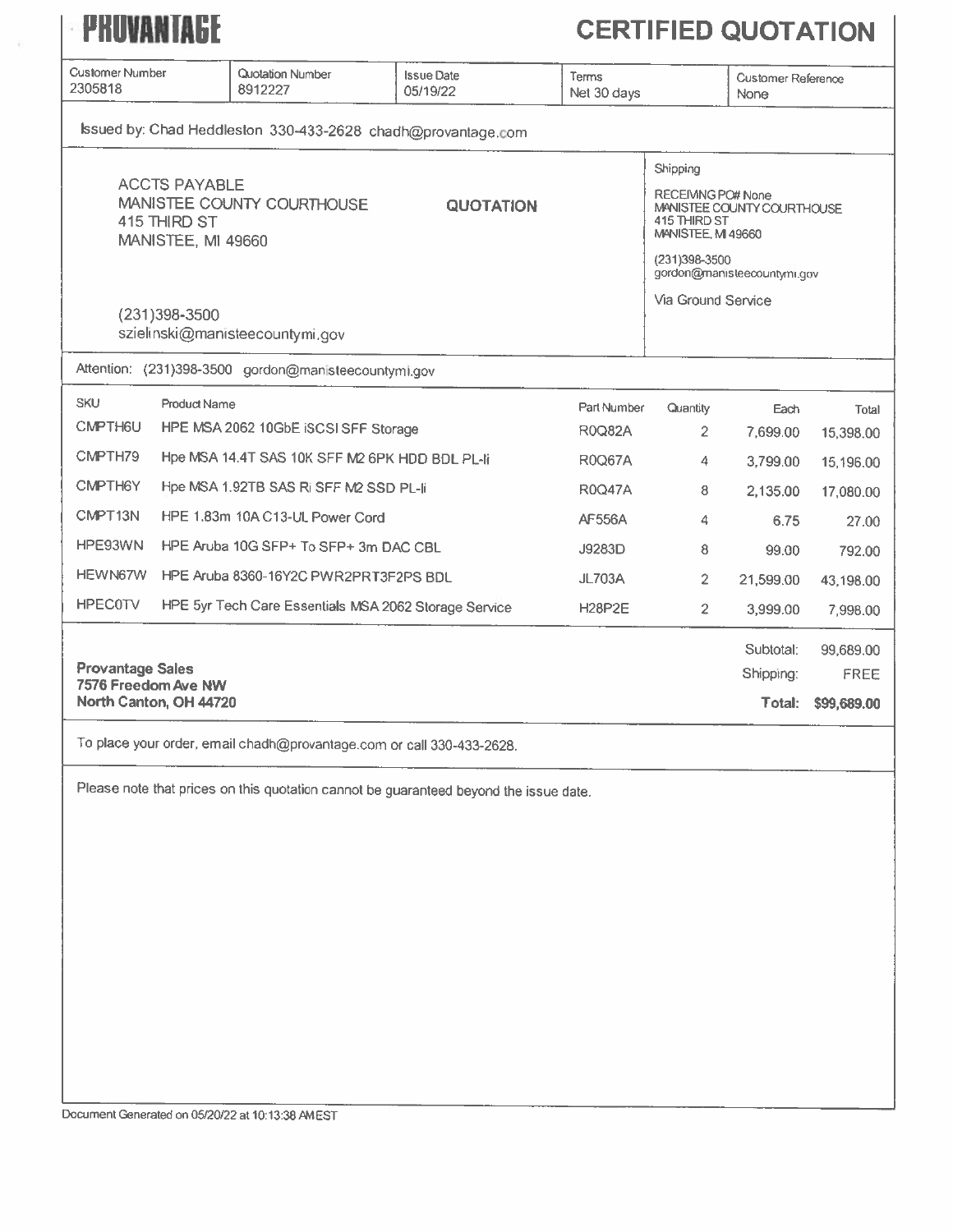

ſ

 $\mathcal{M}^{\text{c}}_{\text{c}}$  ,  $\mathcal{M}^{\text{c}}_{\text{c}}$ 

#### SOLD-TO PARTY 10957431

MANISTEE COUNTY 415 3RD ST MANISTEE MI 49660-1624

#### SHIP-TO

MANISTEE COUNTY 415 3RD ST MANISTEE MI 49660-1624

|                                    | <b>Quotation</b>             |
|------------------------------------|------------------------------|
| Quotation Number: 225064182        |                              |
| <b>Document Date</b> : 24-MAY-2022 |                              |
| <b>PO Number</b>                   |                              |
| <b>PO Release</b>                  |                              |
| <b>Sales Rep</b>                   | : Ronald Walters             |
| Email                              | : RONALD.WALTERS@INSIGHT.COM |
| Telephone                          | +19374159463                 |

### We deliver according to the following terms:

| <b>Payment Terms</b>      | Net 30 days                     |
|---------------------------|---------------------------------|
| Ship Via                  | Insight Assigned Carrier/Ground |
| <b>Terms of Delivery:</b> | <b>EDB DESTINATION</b>          |
| Currency                  | USD.                            |

Quote valid until August 31st, <sup>2022</sup>

| <b>Material</b> | <b>Material Description</b>                                                                                                        | Quantity       | <b>Unit Price</b> | <b>Extended Price</b> |
|-----------------|------------------------------------------------------------------------------------------------------------------------------------|----------------|-------------------|-----------------------|
| JL703A#ABA      | HPE Aruba CX 8360-16Y2C - switch - 16 ports -<br>managed - rack-mountable - TAA Compliant                                          | $\overline{2}$ | 18.064.68         | 36,129.36             |
|                 | <b>OPEN MARKET</b>                                                                                                                 |                |                   |                       |
| J9283D          | HPE Aruba Direct Attach Copper Cable -<br>10GBase direct attach cable - 10 ft                                                      | 8              | 98.06             | 784.48                |
|                 | <b>OPEN MARKET</b>                                                                                                                 |                |                   |                       |
|                 | FAFLASHEXPRESSSUI-FLASHEXPRESS BUNDLE INCLUDING X20 CHASSIS,<br>22TB DFM DATA PACK & 10 TIBS OF CLOUD BLOCK<br>STORE FOR 12 MONTHS | 1              | 32,248.44         | 32,248.44             |
|                 | <b>OPEN MARKET</b><br>Array 1                                                                                                      |                |                   |                       |
|                 | FAFLASHEXPRESSSUIFAFLASHEXPRESSSUITE-22TB-BUNDLE 1 MONTH<br>EVERGREEN SILVER SUBSCRIPTION, NBD DELIVERY;<br>24/7 SUPPORT           | 12             | 734.79            | 8,817.48              |
|                 | <b>OPEN MARKET</b>                                                                                                                 |                |                   |                       |
| P019-008        | Tripp Lite 8ft Power Cord Cable 5-15P to C15<br>Heavy Duty 15A 14AWG 8' - power cable - NEMA<br>5-15 to IEC 60320 C15 - 8 ft       | 4              | 19.99             | 79.96                 |
|                 | <b>OPEN MARKET</b>                                                                                                                 |                |                   |                       |
|                 | PKG-SVC-PUREFLASH NSIT - PURESTORAGE FLASHARRAY                                                                                    | 1              | 3,688.20          | 3,688.20              |
|                 | <b>OPEN MARKET</b>                                                                                                                 |                |                   |                       |
|                 | FAFLASHEXPRESSSUI4FLASHEXPRESS BUNDLE INCLUDING X20 CHASSIS,<br>22TB DFM DATA PACK & 10 TIBS OF CLOUD BLOCK<br>STORE FOR 12 MONTHS | 1              | 32,248.44         | 32.248.44             |
|                 | <b>OPEN MARKET</b><br>Array 2                                                                                                      |                |                   |                       |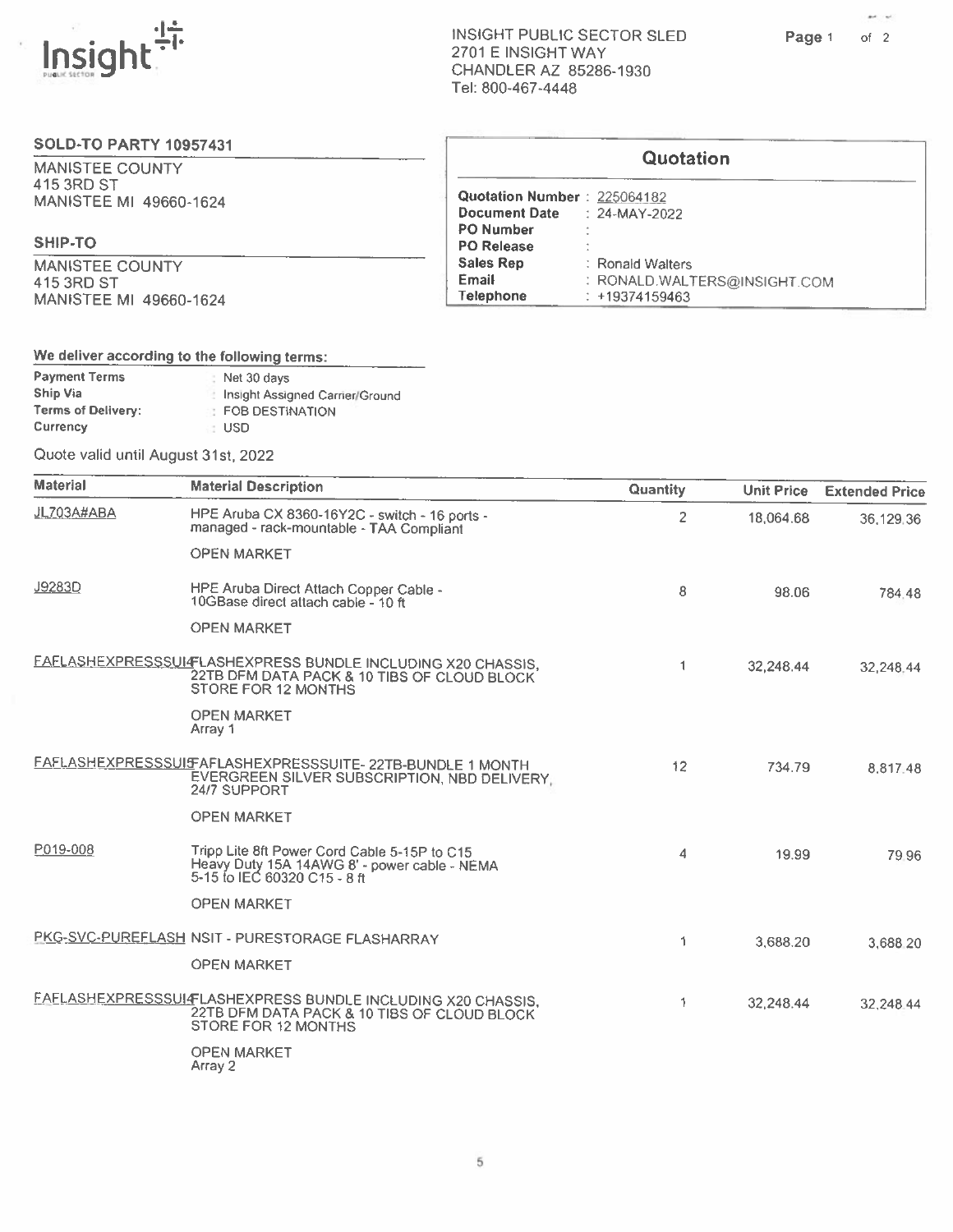$\overline{\text{nsial}}$ Document Date 24-MAY-2022



| <b>Material</b>                                 | <b>Material Description</b>                                                                                                     | Quantity                                                   | <b>Unit Price Extended Price</b> |                                 |
|-------------------------------------------------|---------------------------------------------------------------------------------------------------------------------------------|------------------------------------------------------------|----------------------------------|---------------------------------|
|                                                 | <b>FAFLASHEXPRESSSUIFAFLASHEXPRESSSUITE-22TB-BUNDLE 1 MONTH</b><br>EVERGREEN SILVER SUBSCRIPTION, NBD DELIVERY,<br>24/7 SUPPORT | 12                                                         | 734.79                           | 8,817.48                        |
|                                                 | <b>OPEN MARKET</b><br>Array 2                                                                                                   |                                                            |                                  |                                 |
| PKG-SVC-PUREFLASH NSIT - PURESTORAGE FLASHARRAY |                                                                                                                                 |                                                            | 3.688.20                         | 3,688.20                        |
|                                                 | <b>OPEN MARKET</b><br>Array 2                                                                                                   |                                                            |                                  |                                 |
|                                                 |                                                                                                                                 | <b>Product Subtotal</b><br>Services Subtotal<br><b>TAX</b> |                                  | 101,490.68<br>25,011.36<br>0.00 |
|                                                 |                                                                                                                                 | Total                                                      |                                  | 126,502.04                      |

Thank you for choosing Insight. Please contact us with any questions or for additional information about Insight's complete IT solution offering.

Sincerely,

Ronald Walters +19374159463 RONALD.WALTERS@INSIGHT.COM

Insight Global Finance has a wide variety of flexible financing options and technology refresh solutions. Contact your Insight representative for an innovative approach to maximizing your technology and developing a strate

This purchase is subject to Insight's online Terms of Sale unless you have a separate purchase agreement signed by you and<br>Insight, in which case, that separate agreement will govern. Insight's online Terms of Sale can be

Effective Oct. 1, 2018, the U.S. government imposed tariffs on technology-related goods. Technology manufacturers are evaluating the impact on their cost and are providing us with frequent cost updates. For this reason, qu

SOFTWARE AND CLOUD SERVICES PURCHASES: If your purchase contains any software or cloud computing offerings<br>("Software and Cloud Offerings"), each offering will be subject to the applicable supplier's end user license and u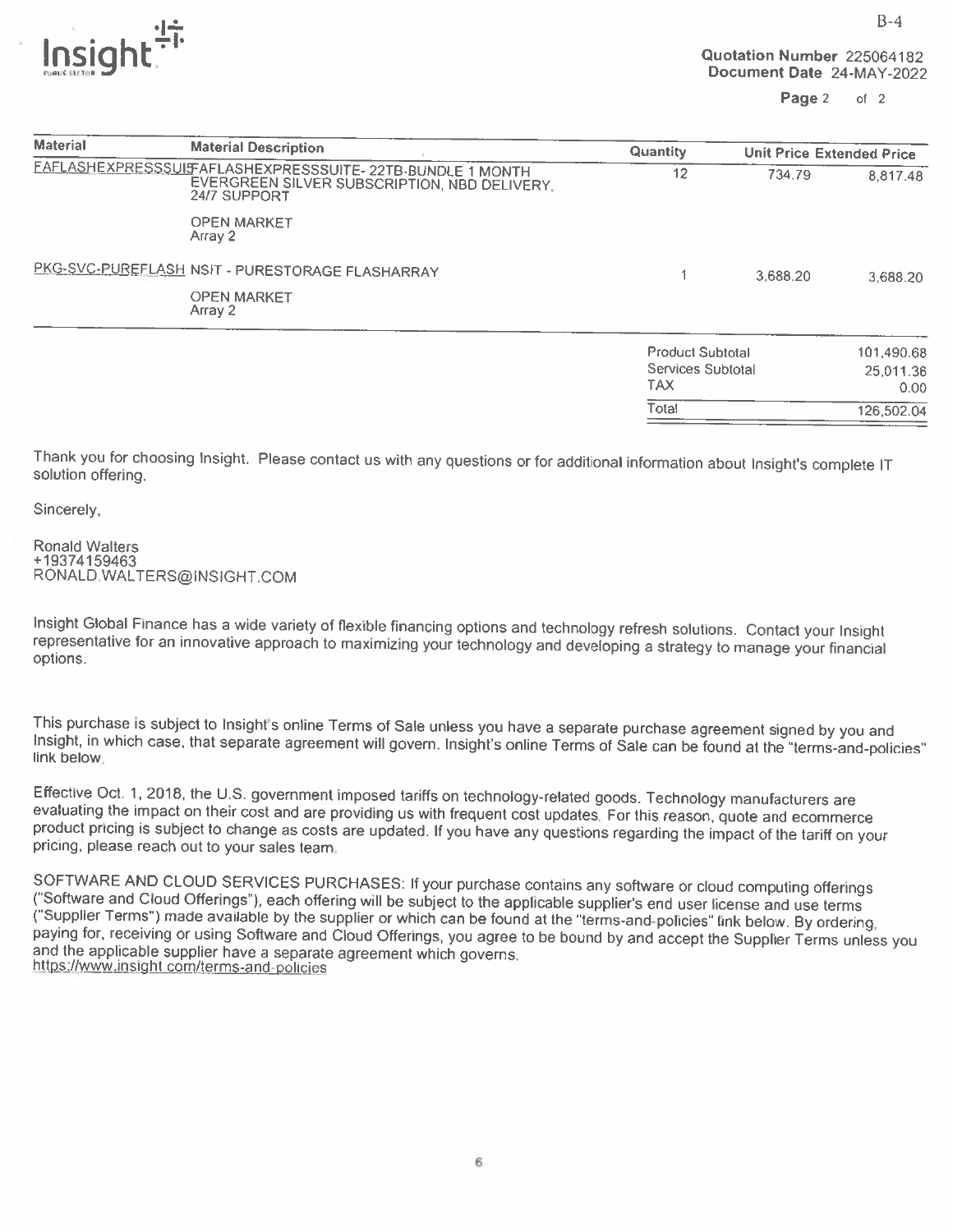

 $\sim 10^4$ 

Manistee County Courthouse 415 Third Street · Manistee. Michigan 49660

TO: Manistee County Board of Commissioners

FROM: Lindsey Marquardt, Chief Deputy County Clerk

DATE: May 24, 2022

SUBJECT: Request for Contingency Funds

The County Clerk's Office would like to utilize some of the County Clerk contingency funds for the purchase of additional office furniture. Attached is a quote from Modern Office interiors. The furniture is \$685.66, and installation is \$365.00 for <sup>a</sup> total ot \$1,050.66. The balance of the County Clerk's contingency fund is currently \$9,442.33.

Thank you for your consideration.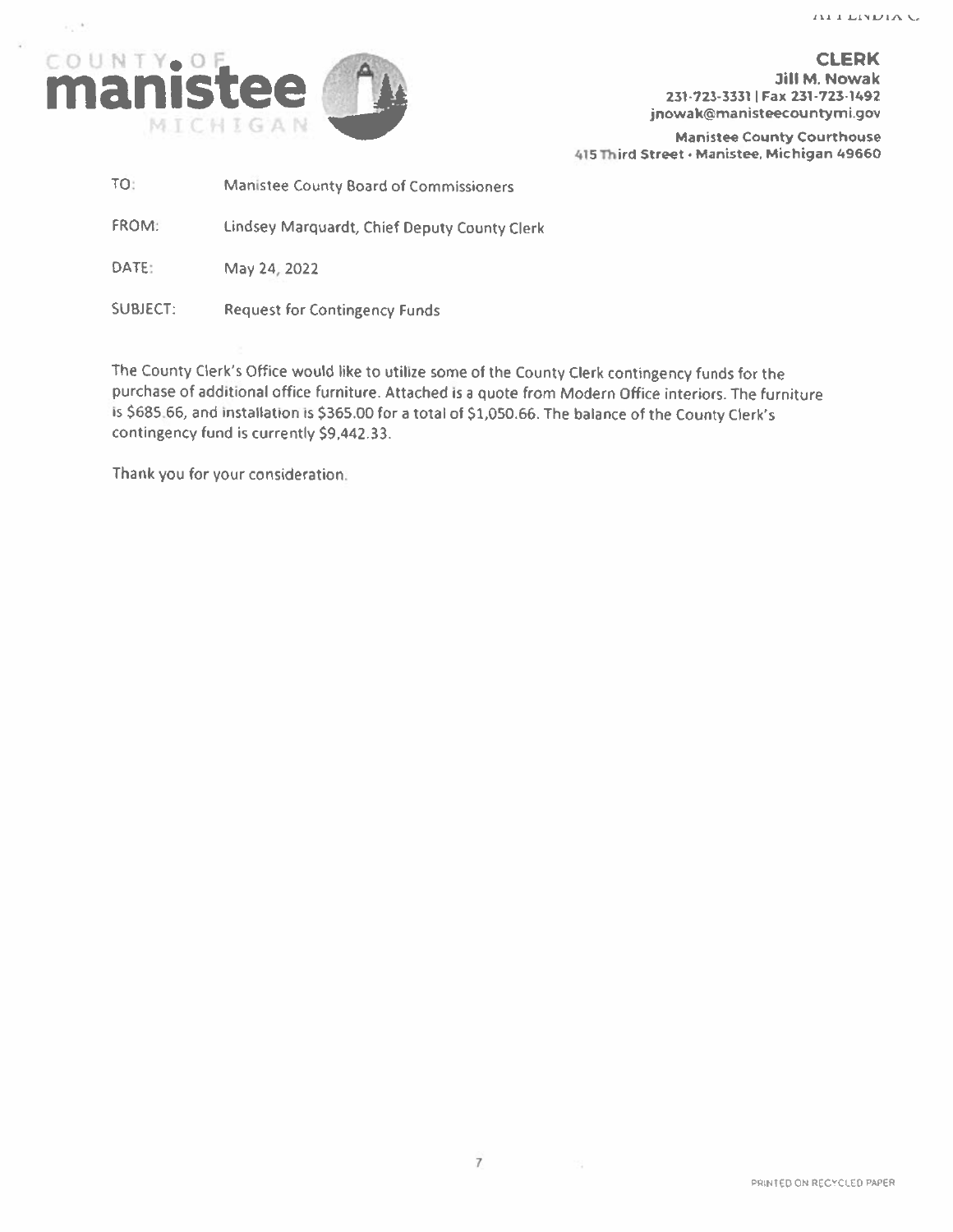

#### **Rick Barber** 1354 West Randall Coopersville MI 49519 616 997 8608<br>616 997 7263 PH.

FAX.

Materials & Finishes Laminate; Stipple Birch Edge/Trim Color: Pebble Fabrici Galleria, Desert Sand Quote #:

**Expires:**  $6/6/2022$   $C-2$ 

www.modernofficeinteriors.com

 $\mathbf{q} \in \mathcal{A}$ 

| Manistee County   |  |              |  |          |  |  |  |
|-------------------|--|--------------|--|----------|--|--|--|
| Lindsey Marquardt |  |              |  |          |  |  |  |
| 415 3rd St        |  |              |  |          |  |  |  |
| Manistee          |  |              |  | MI 49660 |  |  |  |
| PH.<br>FAX.       |  | 231 398 3552 |  |          |  |  |  |
|                   |  |              |  |          |  |  |  |

#### ADMIN OFFICE AND FRONT DESK

| Line $#$            |     | <b>Cat Part Number</b> | <b>Part Description</b>                                                                                | Qty          | Sell     | <b>Ext Sell</b> |
|---------------------|-----|------------------------|--------------------------------------------------------------------------------------------------------|--------------|----------|-----------------|
| <b>ADMIN OFFICE</b> |     |                        |                                                                                                        |              |          |                 |
| 1                   |     | MIS DWM36              | DUAL WALL MOUNT, 36H                                                                                   | 1            | \$22.40  | \$22.40         |
| 2                   |     | MIS FD36               | FLIPPER DOOR UNIT, 36W                                                                                 | 1            | \$164.00 | \$164.00        |
| 3                   |     | MIS TB3620             | TACKBOARD, 36W X 20H                                                                                   | 1            | \$85.00  | \$85.00         |
| 4                   |     | JHM WSE-2448           | WORK SURFACE, RECTANGULAR NO GMT 24D X 48W                                                             | $\mathbf{1}$ | \$142.86 | \$142.86        |
|                     |     | NOTE:<br>NOTE:         | MOI TO APPLY PEBBLE BANDING<br><b>ROUNDED CORNERS</b>                                                  |              |          |                 |
|                     |     |                        | <b>SUBTOTAL:</b>                                                                                       |              |          | \$414.26        |
| <b>FRONT DESK</b>   |     |                        |                                                                                                        |              |          |                 |
| 5                   |     | MIS TA3030B.S          | FABRIC-COVERED ACOUSTICAL PANEL, 30W X 30H                                                             | $\mathbf{1}$ | \$114.00 | \$114.00        |
| 6                   |     | MIS TA4842B.S          | FABRIC-COVERED ACOUSTICAL PANEL, 48W X 42H                                                             | 1.           | \$155.00 | \$155.00        |
| 7                   |     | MIS WSBKR              | CHOICES WORKSURFACE SUPPORT BRACKET, RIGHT HAND                                                        | $\mathbf{1}$ | \$2.40   | \$2.40          |
|                     |     |                        | <b>SUBTOTAL:</b>                                                                                       |              |          | \$271.40        |
|                     |     |                        | <b>TOTAL</b>                                                                                           |              |          | \$685.66        |
|                     | III |                        | MOI Installation - based on signed drawing. Any additional<br>work will be billed at \$50.00 per hour. |              | \$275.00 | \$275.00        |
|                     | FFF |                        | MOI Delivery                                                                                           |              | \$90.00  | \$90.00         |
|                     |     |                        | Sales Tax 6% - EXEMPT                                                                                  |              | \$0.00   | \$0.00          |
|                     |     |                        | <b>GRAND TOTAL:</b>                                                                                    |              |          | \$1,050,66      |

Respectfully Submitted by:

Rick Barber

<u> 1990 - Jan James James Barnett, ameri</u>kansk fotballs

Date: 5/6/2022

rick.barber@modernofficeinteriors.com

Accepted by:  $\_\_$ 

Date:  $\qquad \qquad$ 

MC - ADMIN AND FRONT DESK 5-6-22.sp4

 $5/6/2022$ Page 1 of 2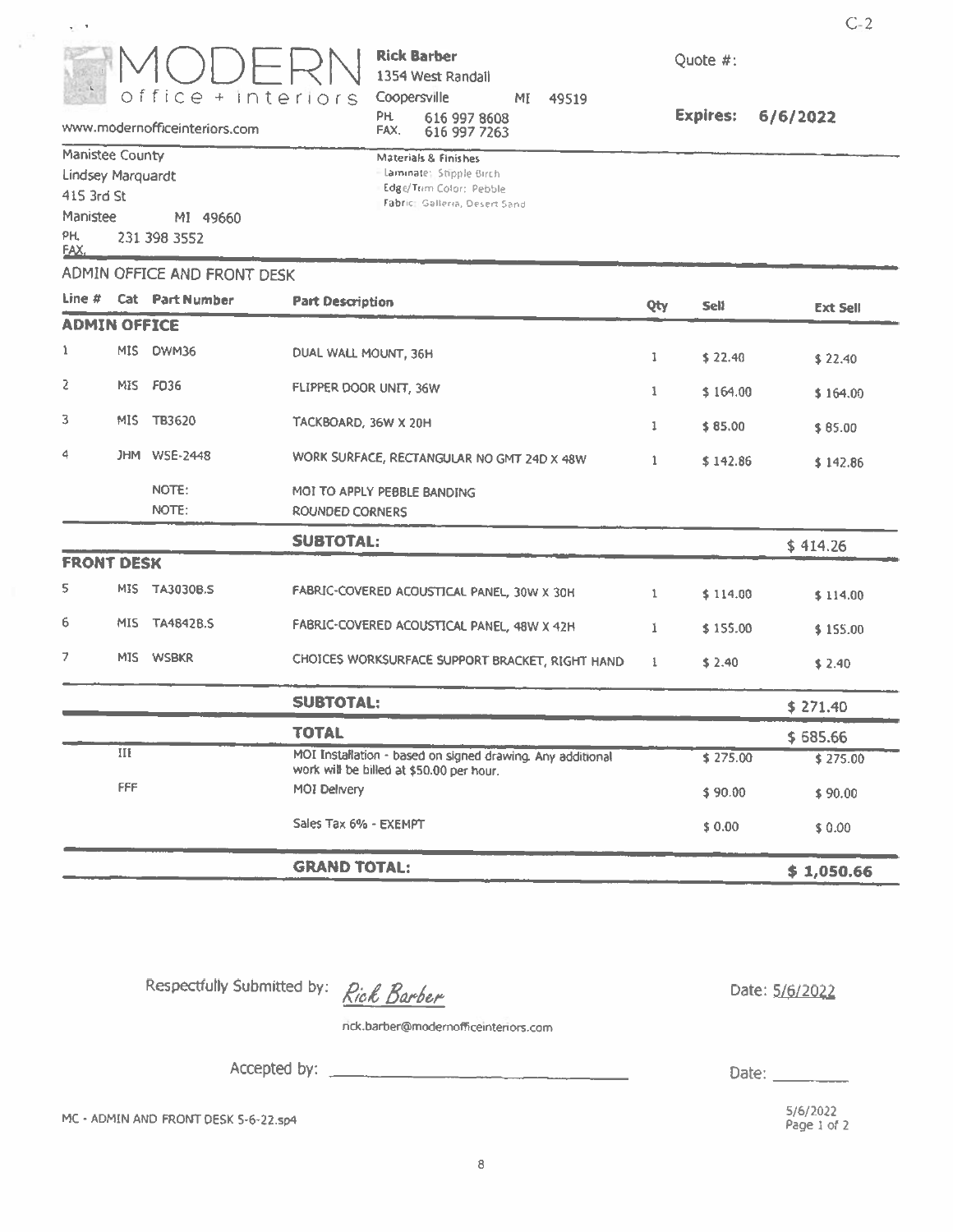$\alpha=0$ 

ł.

#### Line # Cat Part Number **Part Description** Qty Sell **Ext Sell**

Terms: 50% Deposit on new customers with approved credit. Net 15 Days on approved accounts only. All other payments must be made in full proir to order process. Payment must be made by Company Check, Visa, Mastercard, Discover, or American Express. Finance Charges are based on a 1.5% monthly (18%APR) rate. To aviod paying finance charges, pay the total due. Modem Office Interiors retains a security interest in the above merchandise to secure payment (including interest, collection, and attorney's fees). Returns: Chairs & "Special Orders" are non-refundable and may not be cancelled Parts: Replacement parts are non-refundable. No Merchandise may be returned for credit without phor authorization Authorized returns will have a 30% restocking fee, less shipping. Shipping: Non-UPS residential deliveries subject to a Residential Delivery Fee.

ن -ل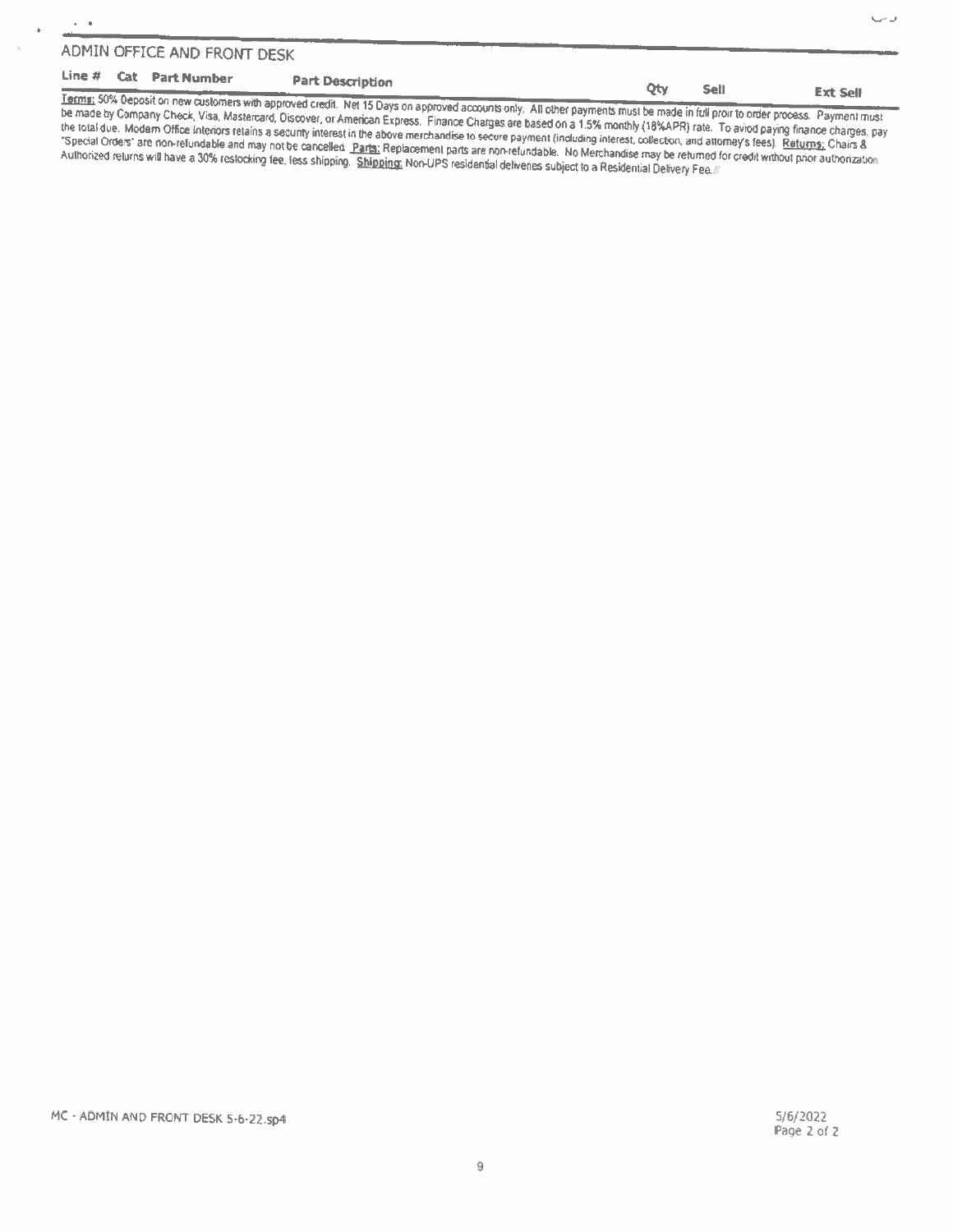

Manistee County Courthouse 415 Third Street Manistee, Michigan 49660

## MANISTEE COUNTY SOIL EROSION AND SEDIMENTATION CONTROL INSPECTION-TEMPORARY SERVICES AGREEMENT

THIS AGREEMENT, made and entered into on June 21, 2022, by and between Manistee County (hereinafter referred to as the "County"), and Glenn Zaring <sup>321</sup> Fifth Street Manistee, MI <sup>49660</sup> (hereinafter referred to as the "Inspector");

Manistee County requires, on <sup>a</sup> temporary contractual basis, the services of an individual who has the qualifications and experience to perform the responsibilities of Soil Erosion and Sedimentation Control Program Inspector, pursuan<sup>t</sup> to the provisions of Part 91, Soil and Sedimentation Control of the Natural Resources and Environmental Protection Act <sup>451</sup> of 1994, as amended;

IT IS HEARBY AGREED, that the temporary Inspector will perform the following services for the Countv

- 1) In assistance of Michael Szokola, SESC State Certified Inspector for Manistee County, the Inspector will assist with the review of permit applications and <sup>p</sup>lans, conduct inspections in <sup>a</sup> timely manner to not impede the natural flow of <sup>a</sup> project, take before, during, and after pictures of projects, and stop all work that is substandard by the requirements of Part 91, until corrected.
- 2) The Inspector shall work together with the Planning Assistant to process, from start to finish, the entire permit application.
- 3) The Inspector shall keep accurate records of time spen<sup>t</sup> on each permit, genera<sup>l</sup> office hours, mileage of vehicle travel, and other records required to complete each project.
- 4) The Inspector will conduct himself in <sup>a</sup> professional manner while acting on behalf of Manistee County.
- 5) The *Inspector* shall work with the Planning Department personnel to resolve all complaints regarding the program in <sup>a</sup> timely manner,
- 6) The Inspector shall be required to remain certified to perform the work required under the Soil Erosion and Sedimentation Control Program.
- 7) The Inspector agrees to make himself available for office hours and/or inspections on an asneeded basis. The County agrees to provide the Inspector with sufficient space to meet with the public and complete necessary paperwork. The County Planning Department personnel shall process all paperwork, serve as <sup>a</sup> message center. review applications, issue permits and perform inspections during times the Inspector is unavailable.

COMPENSATION: For services rendered, the temporary Inspector shall:

- Receive the sum of Twenty (\$20.00) dollars per hour for all hours worked processing permit applications, meeting with the public and completing inspections.
- The Inspector shall be paid for all mileage at the current county government rate, while doing Soil Erosion and Sedimentation Control related business on behalf of Manistee County in their own vehicle. If <sup>a</sup> county vehicle is available, The Inspector, must utilize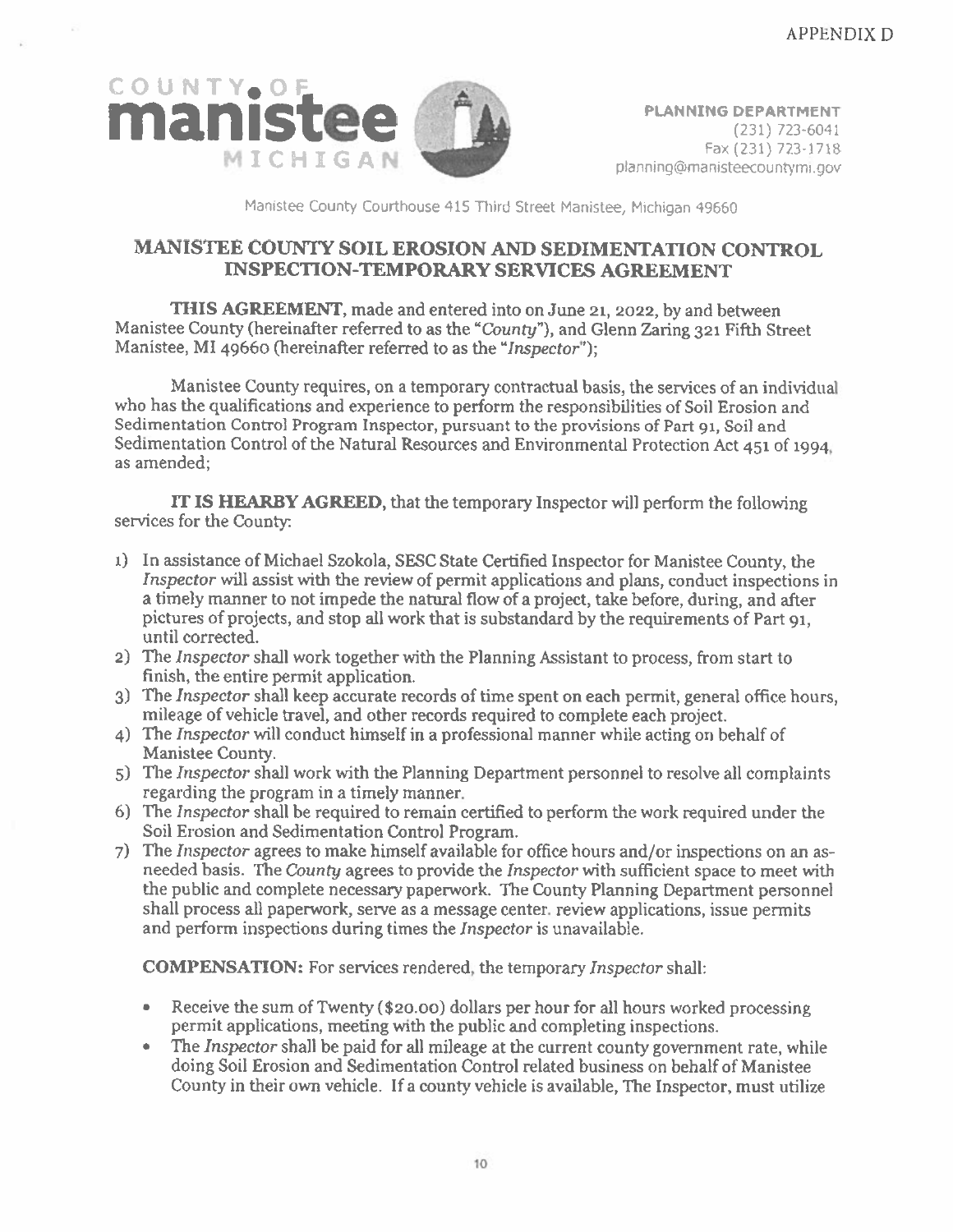- the County Vehicle and no government rate will be allowed to be charged.<br>The Inspector's billable time for office hours begins at the time the Inspector arrives at •the County Planning Department through the time office hours are concluded.
- •Any hours worked by the *Inspector* in excess of 16 hours per week shall require advance permission to proceed by the Manistee County Planning Director.
- •
- At no point shall the total compensation of the contract exceed \$10,000.00.<br>It is expressly understood and agreed by the County and the *Inspector* that the payment •of compensation as set forth in this section has been based on their intent and belief that the *Inspector* is an independent contractor.<br>The *Inspector* shall keep itemized accurate records of all billable time and mileage and
- •submit an itemized invoice to the Manistee County Planning Director on a bi-weekly basis. It is expected that this contract will terminate on November  $15<sup>th</sup>$ , 2022, however, the contract may be terminated by the *Cou* the Inspector or by the Inspector upon seven days wntten notice to the County.
- The contract may also be extended, with mutual consent by both parties.

Manistee County hereby agrees to defend, pay on behalf of, indemnify and hold harmless Glenn Zaring for any and all claims, demands, suits or losses which may be asserted or claimed Sedimentation Control Program Inspector. This agreement does not apply to any other work or job performed by Glenn Zaring for any other governmental entity, corporation, partnership, business venture or self-employment opp

The Inspector shall not assign this agreement to any other contractor.

This contract may be terminated by the Inspector with fourteen days advance written notice to Manistee County.

If any provision of this agreement is held to be invalid, it shall be deleted, and the remainder of this agreement shall not be affected hereby.

Glenn Zanng Date Soil Erosion & Sedimentation Control Inspector

Jeff Dontz Date Chairman, Manistee County Board of Commissioners